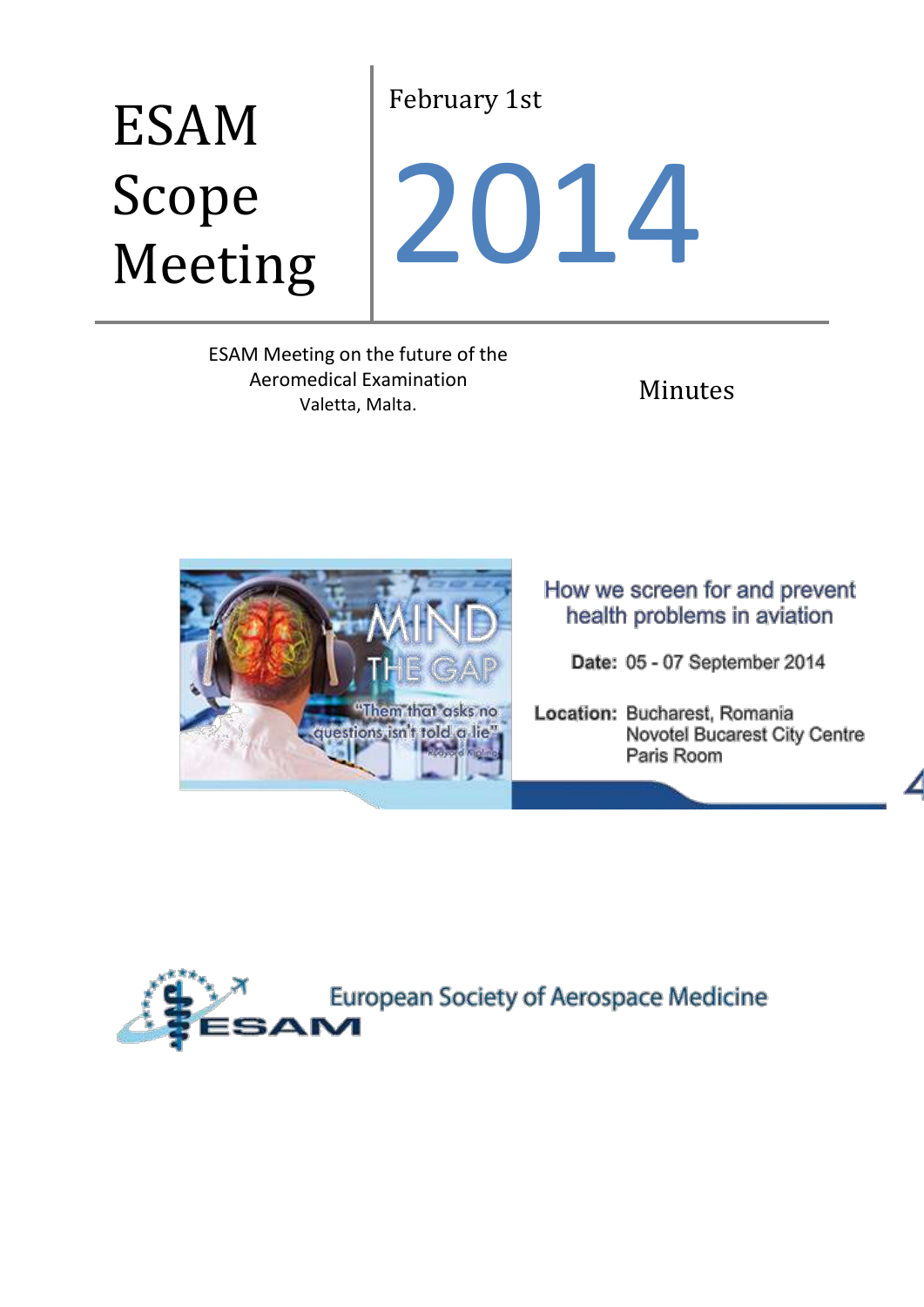

# **ESAM Meeting on the future of the Aeromedical Examination**

Corona Room, Radisson Blu Hotel, Valetta, Malta. Saturday 1<sup>st</sup> February 2014.

## **Scope Meeting**

### **Attendees:**

| <b>Kevin Herbert</b>    | <b>Anthony Wagstaff</b>        | <b>Vincent Fieuille</b>        | <b>Declan Maher</b>  |
|-------------------------|--------------------------------|--------------------------------|----------------------|
| President               | 1 <sup>st</sup> Vice-President | 2 <sup>nd</sup> Vice-President | Secretary General    |
| <b>Carla Ledderhous</b> | <b>Cristian Pannait</b>        |                                |                      |
| Treasurer               | Director                       |                                |                      |
| <b>Ries Simons</b>      | <b>Stefan Dreschel</b>         | <b>René Maire</b>              |                      |
| Chair Advisory          | Secretary to                   | Co-opted member                |                      |
| <b>Board Committee</b>  | Advisory Board                 | Advisory Board                 |                      |
|                         | Committee                      | Committee                      |                      |
| <b>Roland Vermeiren</b> | <b>Hans Ponsgraff</b>          | <b>Lars Tjensvol</b>           | <b>Claudia Stern</b> |
| ESAM, Vice              | ESAM                           | <b>Nominations</b>             | <b>Nominations</b>   |
| President AsMA          | Representative at              | Committee Chair                | Committee Member     |
|                         | AsMA                           |                                |                      |
|                         |                                |                                |                      |
| <b>Alfred Bonnici</b>   | <b>Paul Sciriha</b>            | <b>Alexander</b>               |                      |
| Founding member         | <b>CMO Malta</b>               | <b>Usachev</b>                 |                      |
| AAME, AME Malta         |                                | Russian                        |                      |

Apologies from Elena Cataman who was unable to attend due to logistical problems.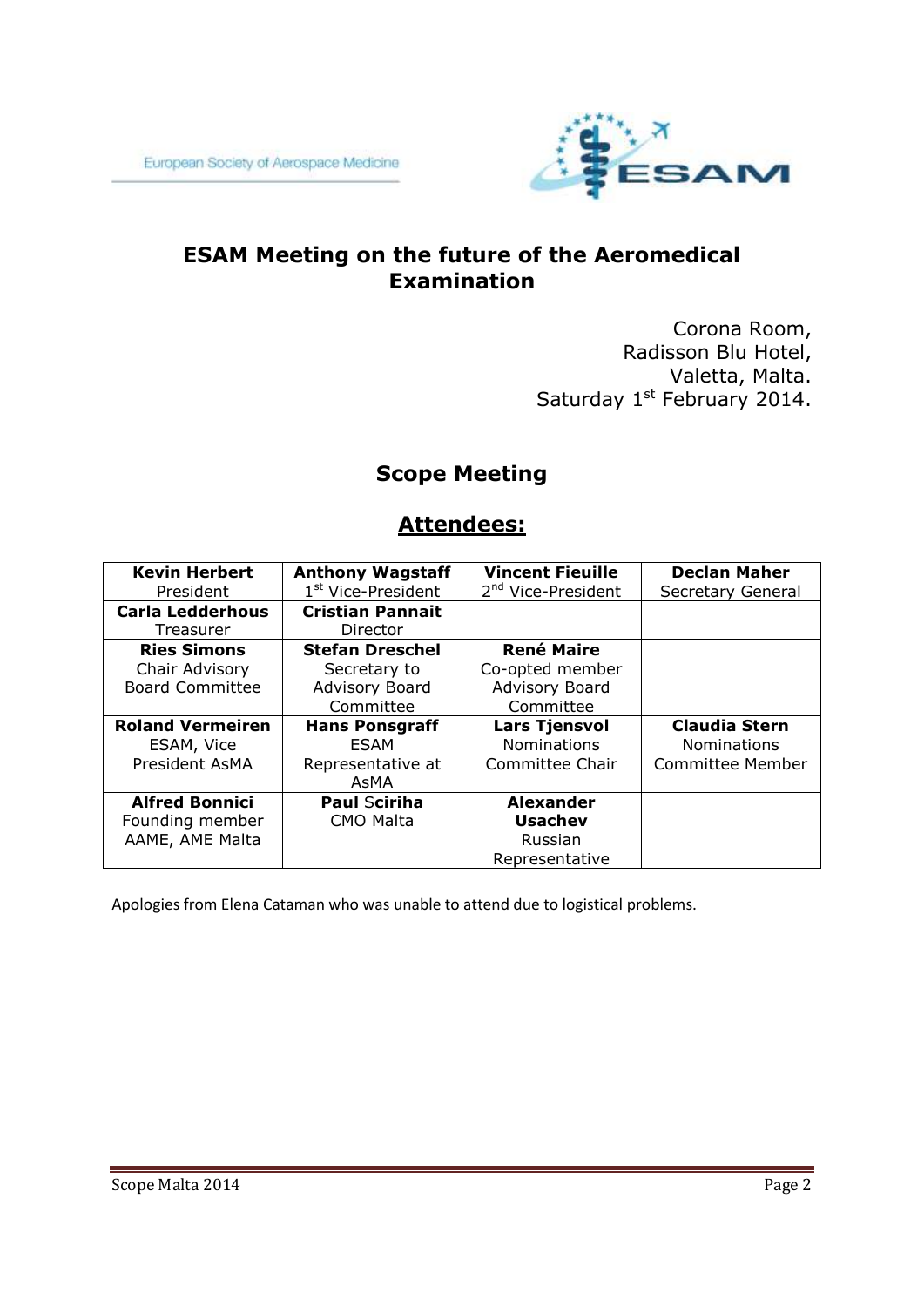#### **Minutes**

#### **Welcome.**

Alfred extended a very warm welcome to the ESAM representatives and wished us a very successful meeting. He suggested that February is not the fairest month in Malta and reminded us that St. Paul found himself ship wrecked on the island as a result of storms. A storm raged outside the meeting room with the waves lashing the seafront 20 metres away and the poolside furniture danced in the wind and torrential rain as if flung about by poltergeists. Kevin thanked Alfred for his kindness and opened the meeting at 09:50.

As everyone in the room was known to each other, Kevin presented a synopsis of the theme of this meeting. He began by referencing his draft document on the need for a debate on the procedure, content and decision making around the aeromedical examination. We were all in agreement as to the need for change.

A debate followed. It is important that any invitation to the debate must be free of implied solutions or pre-set pathways and must be seen to be open to novel ideas and a move away from the status quo.

Anthony was invited to outline the background for where this meeting. He explained that he had been approached by Dr. Tony Evans at the AsMA meeting last spring he had asked for ESAM to join with ICAO to look at the issues that are relevant in the medical assessment of those requiring certification. At present, it appears that the regulators are at the sharp end of the sword in terms of the implementation of medical standards. A problem arising from the current system is the lag between medical advances and the application of medical standards at the point of certification.

It is imperative that if there is to be change, the change must be sanctioned and ideally as a result of collaboration and consultation with all the stakeholders.

#### **The AME Pilot Interface.**

At the moment, there is a power gradient from the AME to Pilot. The AME has the "power" to grant or deny the pilot the privileges of their licence. It is a decision with immediate effect. The pilot enters the AME interface and leaves either with the retention of their current privileges at best, or losing them completely. There is no sense of gain to the pilot in the engagement with the AME.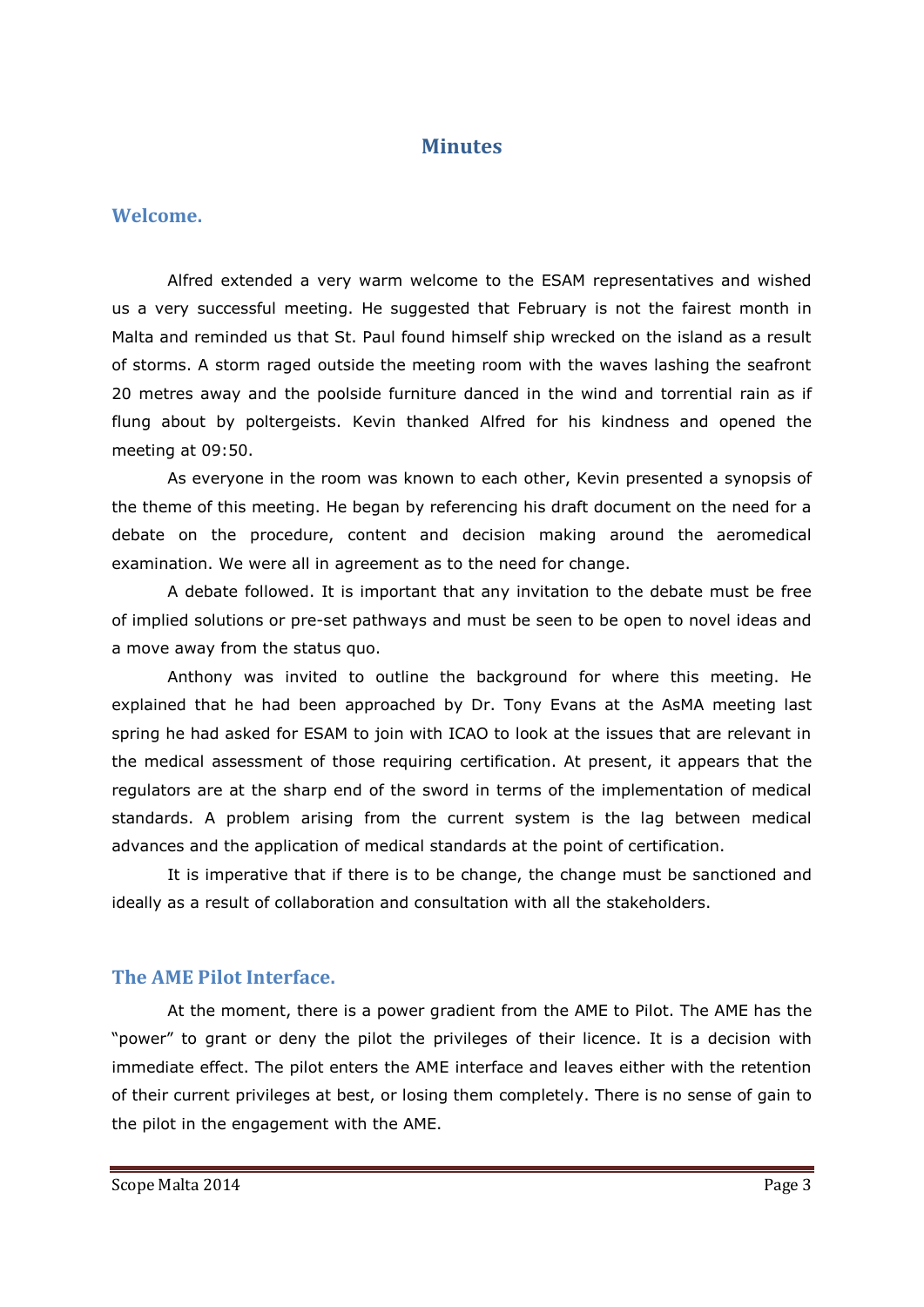Instead of a power gradient, there needs to be a partnership. As part of the partnership, the AME must be seen to be a part of the programme that will keep the pilot flying in the long term and maintaining the health and performance of the pilot. The maintenance of health in the medium term, for example a decade, by identifying factors that might have a negative health impact in the future.

Some feel that we need to move away from the current rule making and legal framework to a more diverse output based system, while others feel a strong need for the application of rules and guidelines which constantly require change and to find a mechanism that can incorporate that change into the decision making process. Rules allow the identification of probability and therefore can improve the strength of a decision.

Some AME's are already practicing this change, involving the pilot in the decision making process. The Norwegian Military system, the "care of the flyer" programme, uses a board including the pilot in forming a decision which is at the Competent Authority level.

Involvement of the pilot in the decision making process increases the level of trust with the AME. It is imperative that the pilot is included and represented in this conversation and in any change that is proposed. People and organisations that are interested in being a part of the debate and being proactive are needed for any change to have value.

A historical review followed. In this part, the role of psychological assessment and testing was described from the past in both the JAR and Eastern Europe. European harmony will come about over a long period, probably over the next fifteen to twenty years.

Currently, we overestimate the strength of our decision making process. There is a need for a fair and transparent system all the way from the level of the AME to the AMS. We not only need to look at existing realms of operation but need to include areas such as space medicine. At present there are no clear structures in place for decision making apart from the considered opinion of two doctors. Here we have a clean slate on which to develop a decision making process in the absence of a clear regulation and then extend this process to the area of general aviation.

Another model similar to this might be the South African system where they were required to develop an aeromedical system from a base without reference as they had been ostracised during the era of apartheid.

Consider starting with an international board system. Step one would include the concept where the AME is not required to make a decision but simply advise. Step two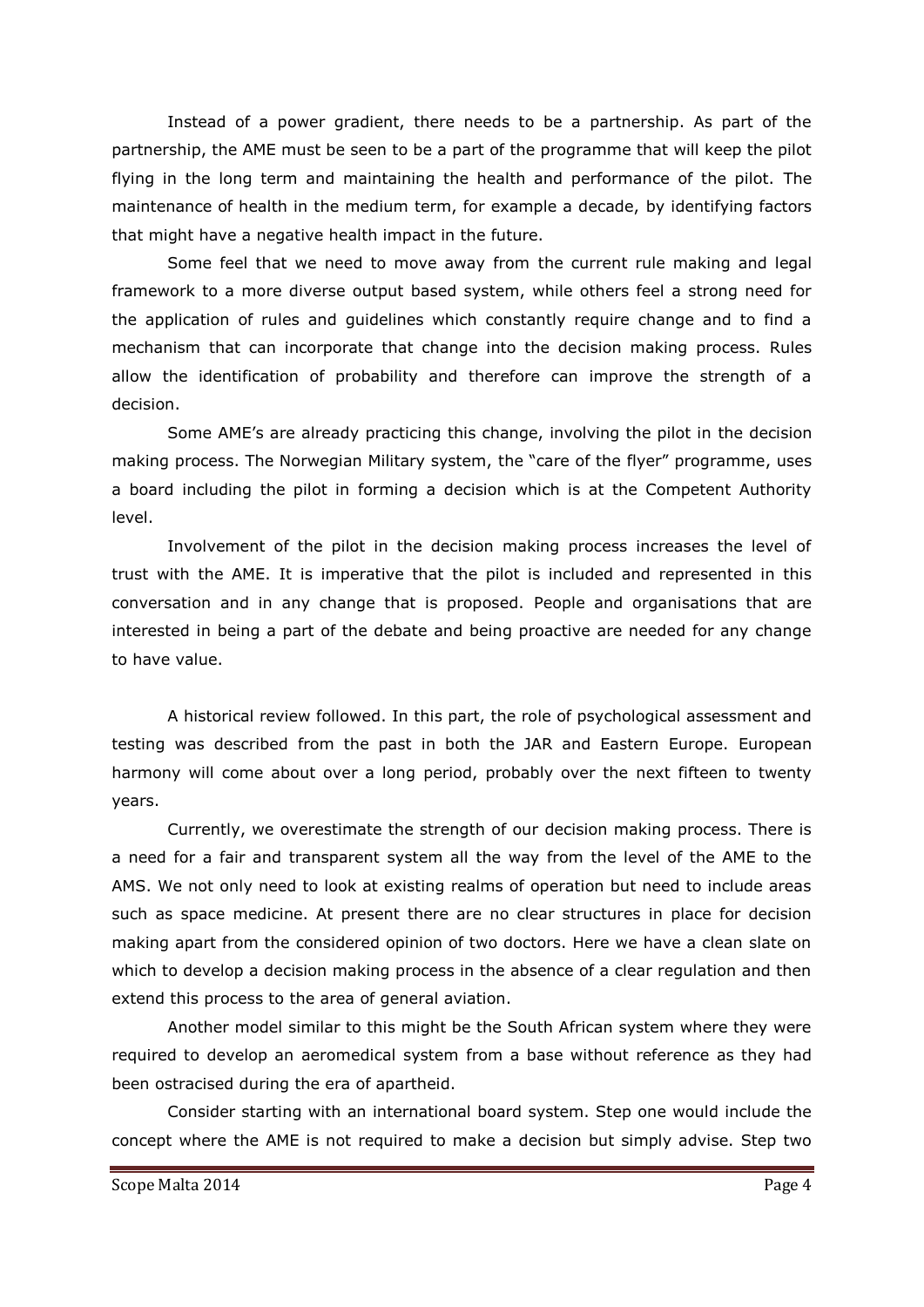would include decision making, where necessary. Each assessment would be individual to the pilot.

Some small states have a limited resource of AMEs and experts in aerospace medicine. There they can have networks that come together to answer certain challenges and issues. This is done in an informal manner. Perhaps developing this model might be of value.

The Canadian's Aviation Authority employs a management oversight policy when a pilot is going through a difficult phase. But there are problems such as litigation and the concept of medical migration when the underlying regulatory system softens. So, as part of this process, we will need to not only engage with the pilot, but also the unions and ultimately, the politicians.

#### **Psychiatry and Psychology.**

Psychiatry deals with the individual and the mental health relating to one person. Psychology best deals with the health an performance of the group, rather than the individual. Fitness involves the application of psychology to prevent loss using guidance and supportive material. Unfitness applies a list of exclusions (pathologies) to the process. Ideally the AME should be working on building supportive advice rather than simply applying exclusions after the event.

We need to avoid the blunt instrument of the formal psychology test. Experience has not served either the pilot or the AME well in this area. Many saw the tool as a soft option when trying to remove a pilot and many pilots distrusted and feared the implications of the test.

#### **Resistance to Change.**

An example of resistance to change was experienced recently by the FAA. They proposed obstructive sleep apnoea screening on pilots with a BMI >40. There was an immediate and very strong voice of opposition to the proposal. As a result the FAA was forced to withdraw the proposal. What this highlights is the failure of the system. No child is born with a BMI >40. It had to develop over time. It should be possible to advise and direct towards the healthy option of a normal BMI.

#### **Partnership.**

Trust is required between the AME and the pilot. Fear of loss of licence prevails for the pilot. We need to talk to the AME and ask them to look at how they go about their work. There needs to be a change in the attitude of the AME away from simply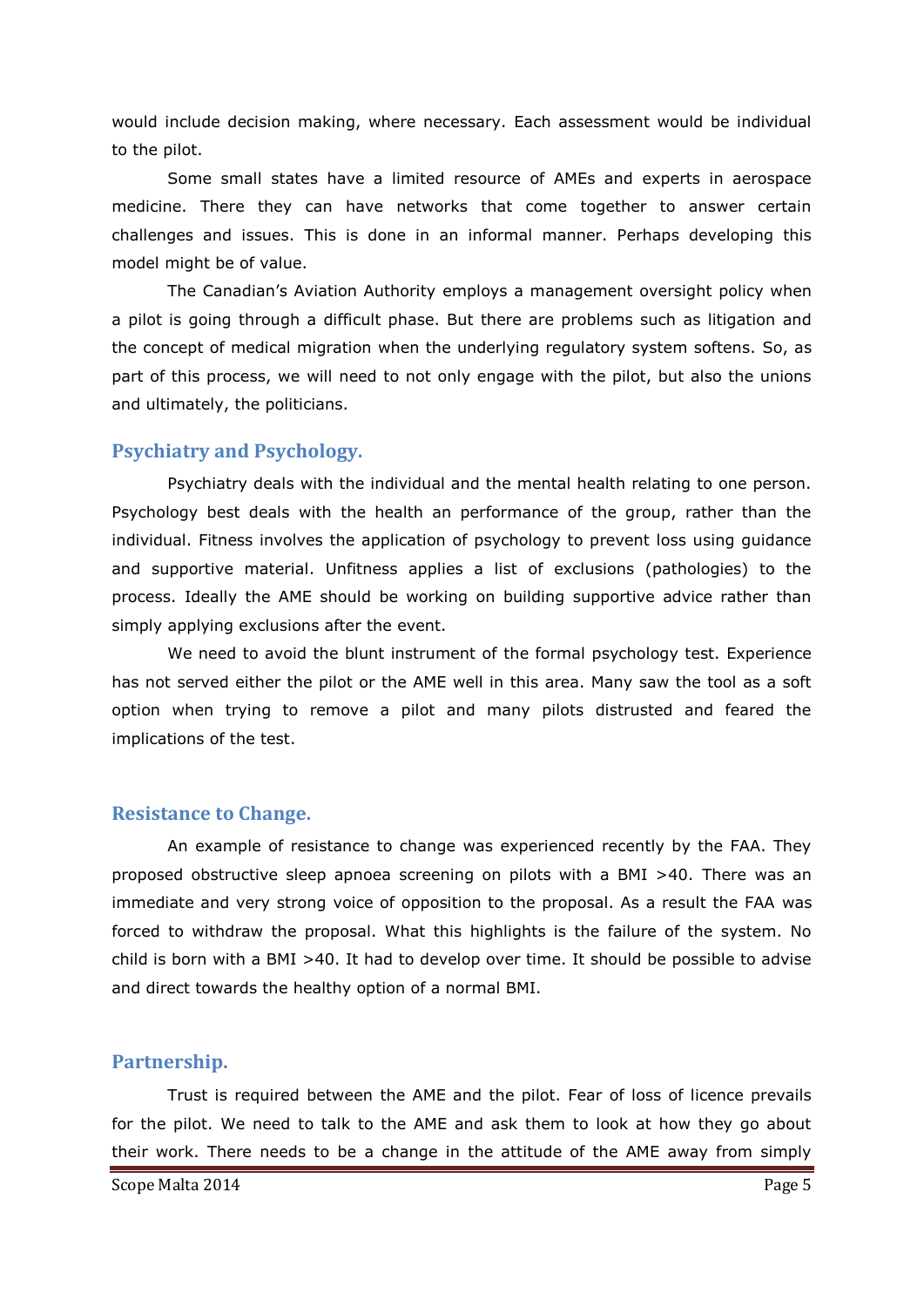being an instrument of the state and becoming an advocate for the health and well being of the pilot. The position of AME is somewhere between an Occupational Health Physician and a General Practitioner. Currently, a lot of AMEs act in this fashion, but it is not the paradigm.

This element of trust might be easier to build in smaller communities where the pilot and the AME are known to each other and have built a relationship over time. Even where there has been medical migration, a call from one AME to another can quickly shed light on why migration might have occurred.

Much of what has been talked about relates to the commercial pilot, but there is a need to consider the GA pilot both in Class 2 and LAPL. We also need to include ATCO in the discussion.

#### **Where do we start?**

We start with the Facts:

- Aviation has changed from the days of glamour to the tough environment where pilots work.
- Reasons for loss of licence. What are they?
- The increase in diffuse factors in incapacitation.
- Changes in the pilot's levels of stress including work/life balance, doubling of flight hours in the past two decade.
- The need to focus on Prevention.

#### **Summary.**

Kevin summarised the first part of the meeting with bullet points as follows:

- 1. Preventive Medicine, Long term outlook.
- 2. Trust.
- 3. Psychosocial wellbeing.
- 4. Multi-disciplinary team based decision making.
- 5. Safety impact.
	- o Acknowledge the change in aviation.
	- o Increased work based demands on pilots.
	- o Increased stress on pilots.
	- o Decrease in impact of medical pathologies.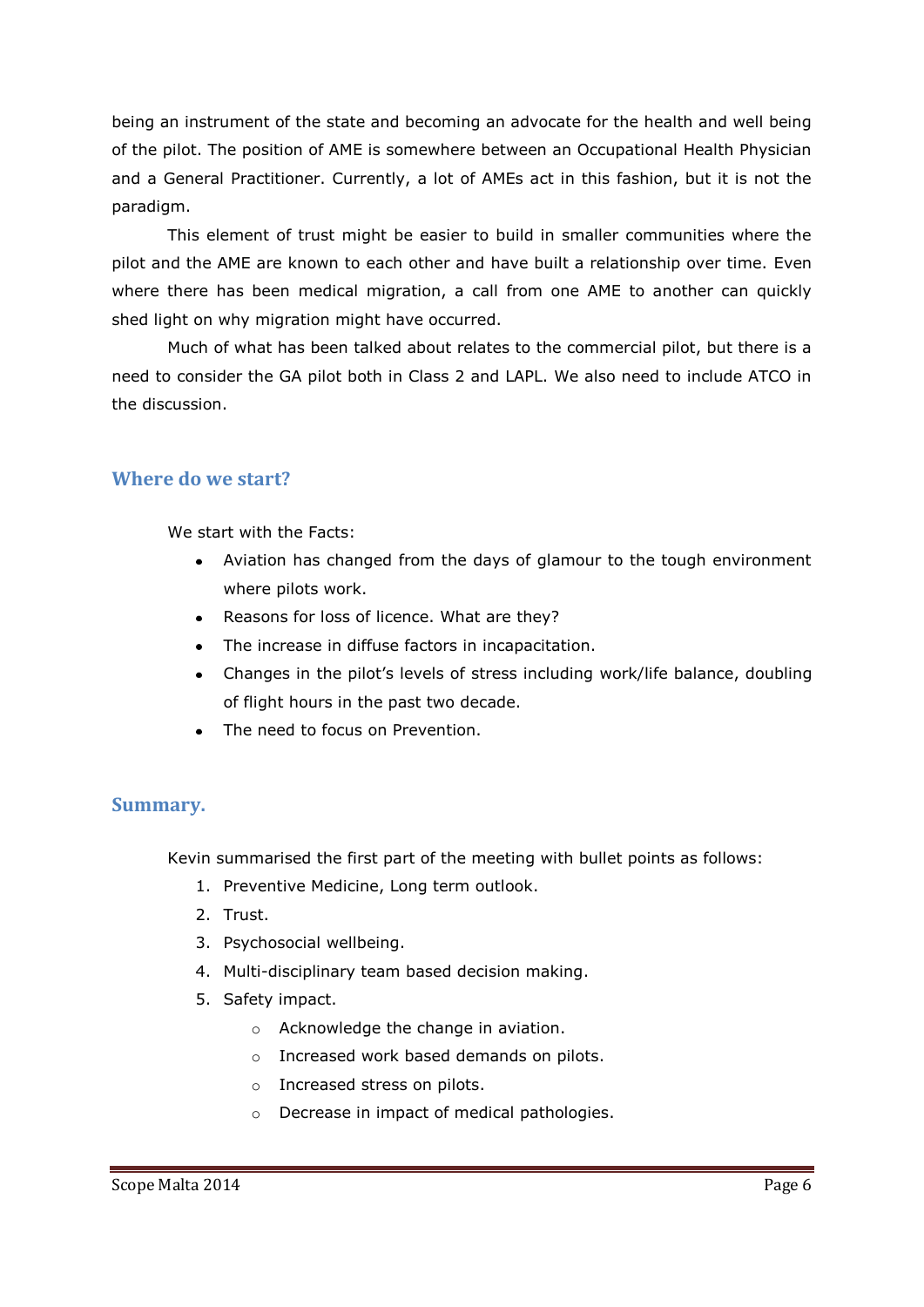Coffee Break 11:40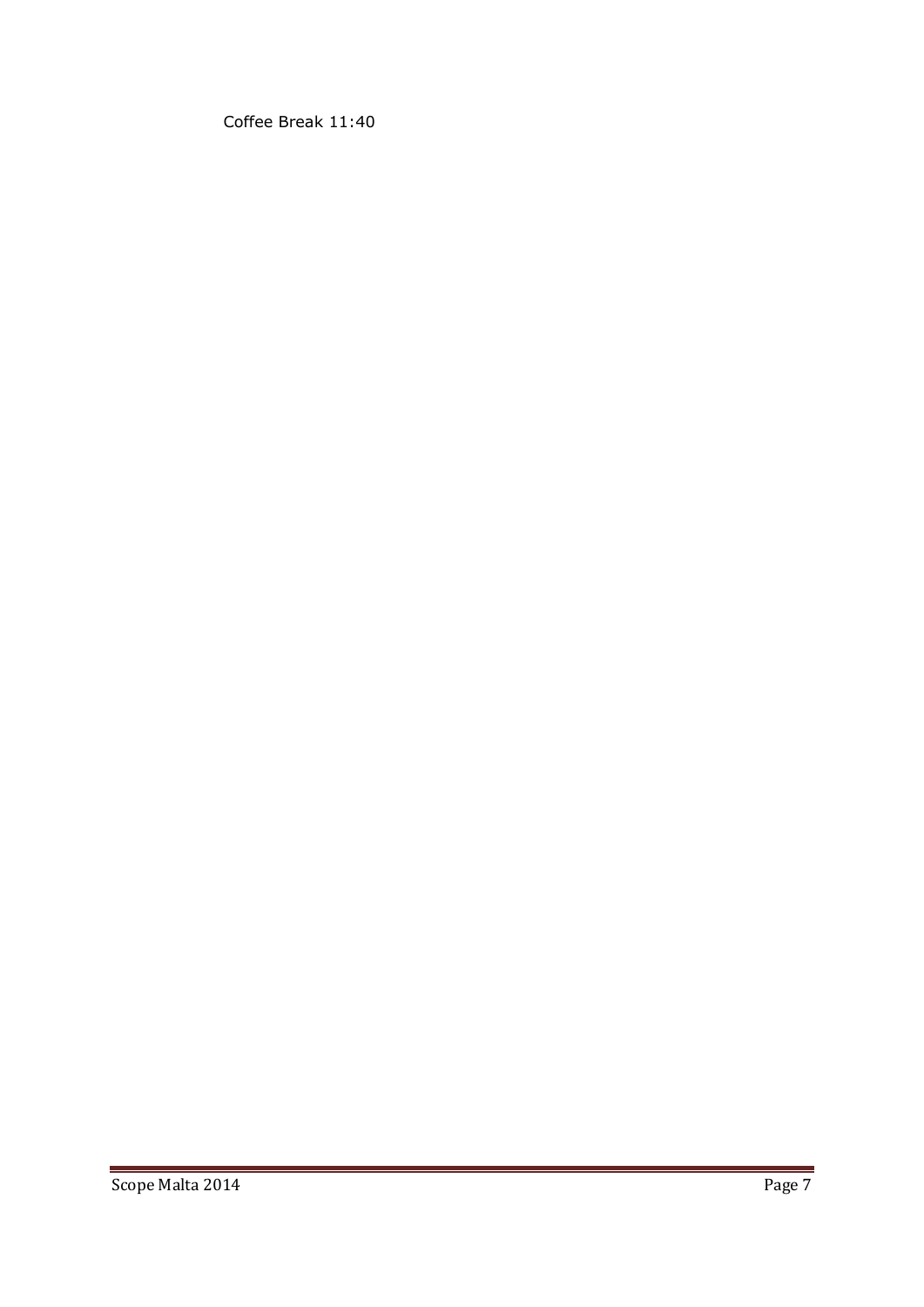At 12:00 Kevin re-convened the meeting.

#### **Engagement.**

There are three main groups that will need to be addressed:

- Civilian commercial.
- Military.
- Recreational.

We started a broad discussion of the stakeholder and whom we should invite initially as part of the debate process. It was agreed that people and organisations would be added as time passed and as the layers of complexity evolved.

ECAM 4 in Bucharest this September will be the location of the initial engagement.

There will be a need to include the Regulators from the beginning as well. A discussion followed as to who would invite whom and which groups should be included ab initio. Over the following period a number of political issues were addressed and explored. The contacts were assigned to the members present.

It was clear that we need to contact Elena and call on her networking skills and experience.

The Space medicine working group was spoken of. Dr. Rupert Gerzer of the DLR was mentioned as a point of contact. On the American side of the ocean we could invite Melchor Antunano from the FAA.

The list below should give a broad sense of the scope of this project. It is not an inclusive list and will remain dynamic.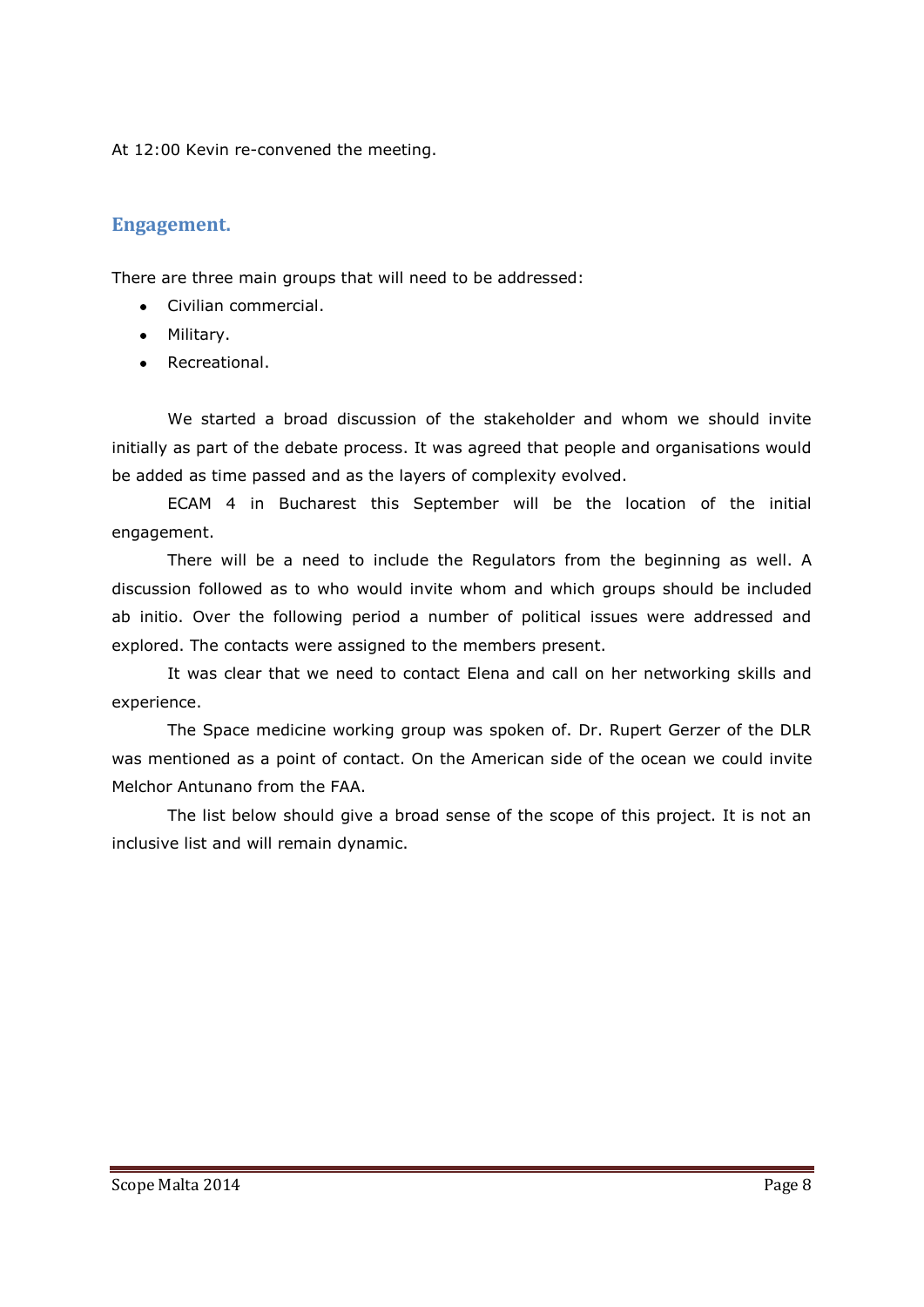# Preliminary List of Invited Attendees to ECAM 4

| <b>AsMA</b>                           |  |
|---------------------------------------|--|
| <b>ATCO</b>                           |  |
| Australian Air Force Tracy Smart      |  |
| CAMA                                  |  |
| Canadian Air Transport Canada         |  |
| <b>CASA</b>                           |  |
| China CAA                             |  |
| <b>CIMP</b>                           |  |
| <b>CMO Forum</b>                      |  |
| <b>EASA</b>                           |  |
| Easi Jet                              |  |
| European Air Group (ES FR IT NL UK)   |  |
| European Air Sports                   |  |
| European Society of Aviation          |  |
| Psychologists                         |  |
| European Cockpit Association          |  |
| <b>FAA</b>                            |  |
| FAI                                   |  |
| Head of the Norwegian CAA ex military |  |
| Hungarian Flight Surgeon              |  |
| <b>IAASM</b>                          |  |
| <b>IAC</b>                            |  |

| <b>IATA</b>                                |
|--------------------------------------------|
| Ibero-American Association                 |
| <b>ICAO</b>                                |
| <b>IFACTA</b>                              |
| <b>IFALPA</b>                              |
| <b>International Academy of Astronauts</b> |
| Luftwaffe. Chief Pilot of the Air Force    |
| <b>NAA Regulators</b>                      |
| NATO European Air Group                    |
| <b>Richard Branson</b>                     |
| Romanian Chief Cabin Crew                  |
| Russian Air Force Representative           |
| Ryanair Chief Pilot Terry O'Neill          |
| Singapore CAA                              |
| South African CAA                          |
| Space Medicine Group                       |
| Surgeons General of the Air Forces         |
| US Head of training Chris Boland           |
| US Surgeon General Tom Travis              |
| <b>USAF Chief Flight Surgeon</b>           |
|                                            |
|                                            |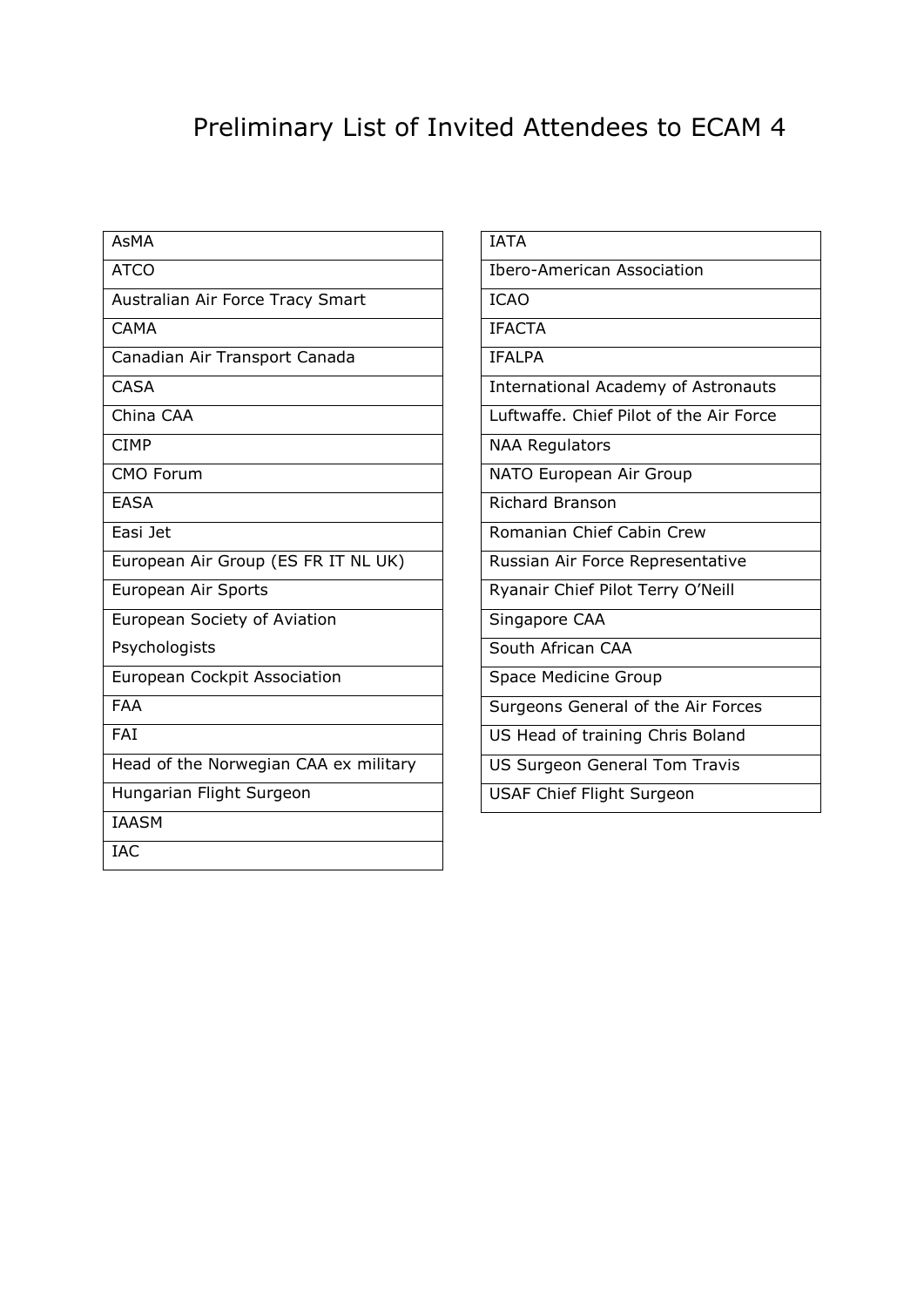#### **How?**

ESAM will develop a project applying principles of preventive medicine called for by several stakeholders, including ICAO. We will invite the above listed group. Other organisations will be invited/encouraged to attend on the basis of a briefing that will outline the five principles detailed on page 6.

"We will be engaging with a wide group of stakeholders in September, where you are one of them. If you are interested, we would like you to attend the conference." That would be backed up by a personal contact from this group.

The Scope document needs to be a very carefully constructed brief message that is free of ambiguity. A discussion of that content followed. Kevin said that he would draft a notice and circulate it for opinion.

Gary Kay will be invited as a key note speaker.

Kevin asked about the article that he had written being put on the website. A discussion followed about the content. It was agreed that the Diabetes component be removed as we need to have a common platform. There was a fear that there might be a concern that a local agenda was being pushed.

A summary of the issues follows:

- We need as many views as possible to come forward and be included, avoiding the risk of closing down the options.
- Forward a pilot representative or a member for a working group.
- Stay away from hard rules.
- Make a case for the need for change. This change in mind set will be far beyond ECAM 4. It will take up to twenty years.
- It was agreed that we need to sell the idea of a need for change not of the idea of the need for "providing" solutions.
- The change must come from within Europe and be in keeping with the ICAO goal.

A short paragraph of non-contentious text outlining the Scope of the project will be sent to these parties. This will be supported by an article which will flesh out the concept. At a later point people can add position paper and then publish. At this point we need to send out a "teaser" to entice a response and engagement.